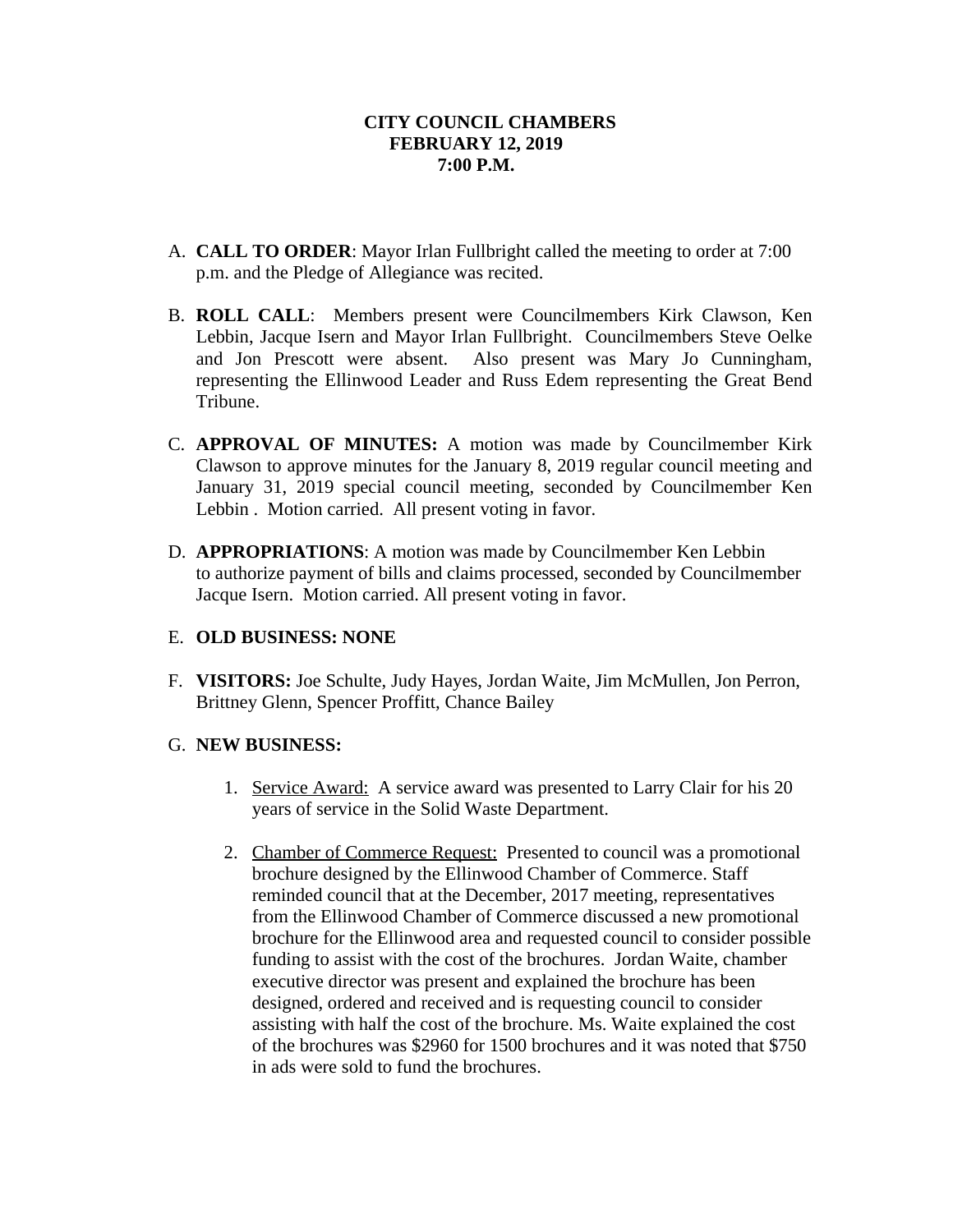A motion was made by Councilmember Ken Lebbin to fund 50% of the remaining cost, \$1100, seconded by Councilmember Kirk Clawson. Motion carried. All present voting in favor.

Ms. Waite also advised city council that the City-Wide Garage sale has been scheduled for April 27, 2019. Staff discussed the possibility of providing dumpsters for 2 weekends in conjunction with the City-Wide garage sale.

- 3. Review of City Emergency Water Plan: Presented to council was the City of Ellinwood Emergency Water Plan which was adopted in 2008. The plan has been reviewed by Spencer Proffitt, water department superintendent and needs to be reviewed and approved annually by City Council. No changes to the plan are recommended at this time. A motion was made by Councilmember Kirk Clawson to approve the City of Ellinwood Emergency Water Plan, seconded by Councilmember Jacque Isern. Motion carried. All present voting in favor.
- 4. 2018 End of Year Financial Review: Presented to council was a "Summary of Cash Receipts, Cash Disbursements and Unencumbered Cash" by fund for the year ended December 31, 2018.
- 5. Executive Session for Non-Elected Personnel: An executive session is requested for discussion of non-elected personnel related to the city attorney contract. A motion was made by Councilmember Kirk Clawson to recess into executive session for the discussion of non-elected personnel related to the city attorney contract for ten (10) minutes beginning at 7:25 p.m. and reconvene in the council chambers at 7:35 p.m. with governing body, city administrator, city clerk and attorney Jane Isern present, seconded by Councilmember Ken Lebbin. Motion carried. All present voting in favor. The governing body recessed into executive session at 7:25 pm

Meeting reconvened at 7:35 p.m. No action taken.

6. City Attorney Contract: Presented to council for review was a legal services contract from Isern and Carpenter Law Office to fill the vacancy of city attorney due to the passing of Robert Peter.

A motion was made by Councilmember Ken Lebbin to approve the contract from Isern and Carpenter for City Attorney, seconded by Councilmember Jacque Isern. Motion carried. All present voting in favor.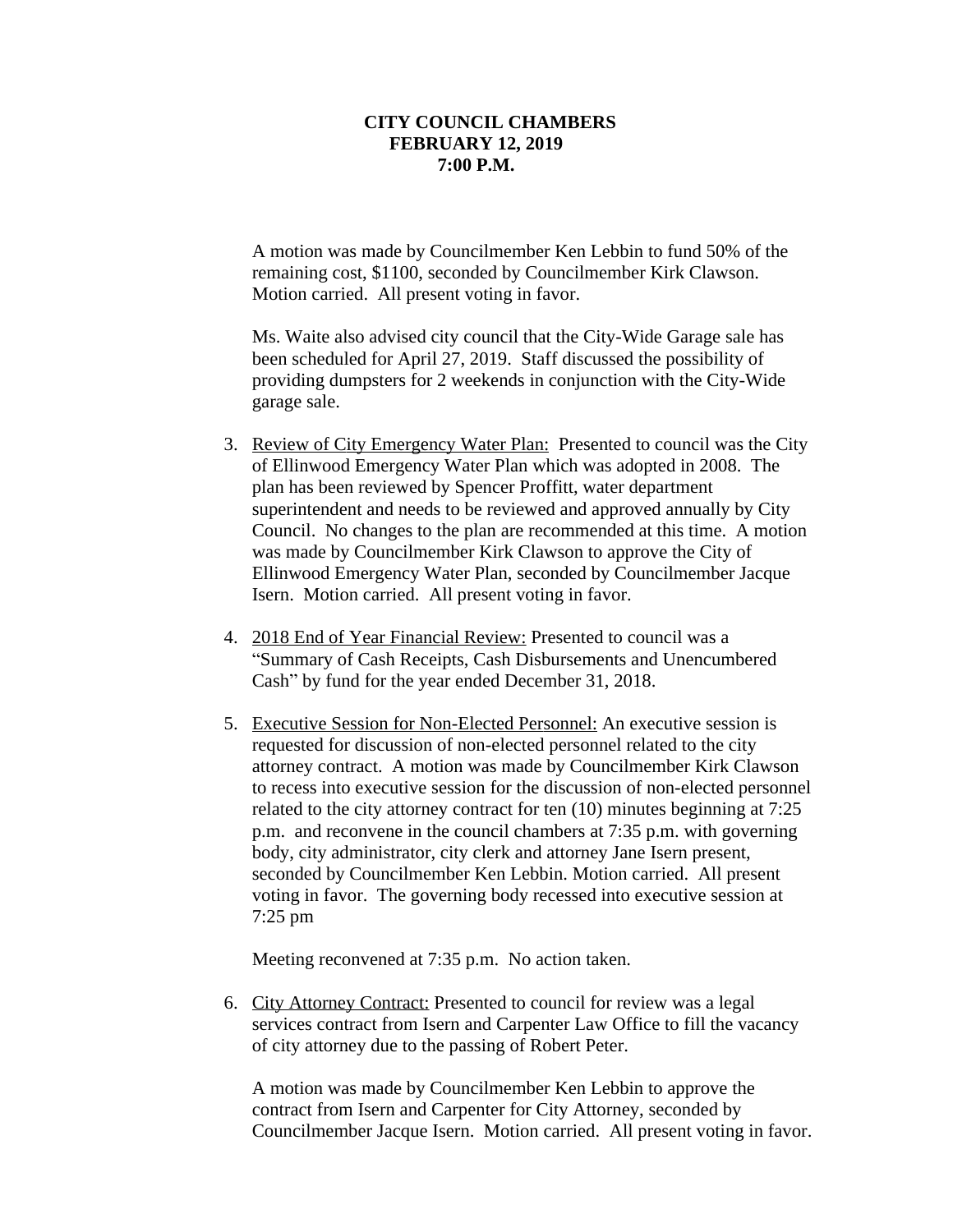- 7. Appointment of City Attorney: As provided by City Code, the Mayor, with the consent of council, may appoint the City Attorney. Mayor Irlan Fullbright recommended the appointment of Isern and Carpenter Law Office as City Attorney. A motion was made by Councilmember Ken Lebbin to approve the appointment of Isern and Carpenter as City Attorney, seconded by Councilmember Kirk Clawson. Motion carried. All present voting in favor.
- 8. Appointment of Municipal Judge: Staff explained that the current Municipal Judge Jane Isern cannot continue as Municipal Judge after her firm has been appointed as City Attorney, therefore an appointment for municipal judge will need to be considered. As provided by City Code, the Mayor with the consent of council, may appoint the Municipal Judge. Mayor Irlan Fullbright recommended the appointment of Chuck Pike as Municipal Judge. A motion was made by Councilmember Kirk Clawson to approve the appointment of Chuck Pike as Municipal Judge, seconded by Councilmember Ken Lebbin. Motion carried. All present voting in favor.
- 9. Cereal Malt Beverage Ordinance: Staff explained in 2017, the State Legislature amended cereal malt beverage laws to allow retailers with a CMB license to also sell beer containing not more than 6% alcohol by volume to go in effect April 1, 2019. Presented to council was an updated CMB ordinance to allow for the sale of higher alcohol content beer.

A councilmember expressed concern with section 3-218, sanitary conditions required related to the restroom requirements. Council directed city attorney Jane Isern to make a change to this section to be reviewed at the March 12, 2019 meeting. Issue was tabled until the March meeting.

10. Agreement with Animal Medical Center: Presented to council was an updated proposed agreement from Animal Medical Center for kennel services and animal care. The agreement included a monthly impound service fee of \$100 in addition to the other set fees and also states that if an animal is not claimed after 3 days the animal would become the responsibility of the Ellinwood police department and the City of Ellinwood. Staff explained the city has two other options for animal care. The first is the Humane Society, which does not always have availability or build our own animal shelter, which would be cost prohibitive.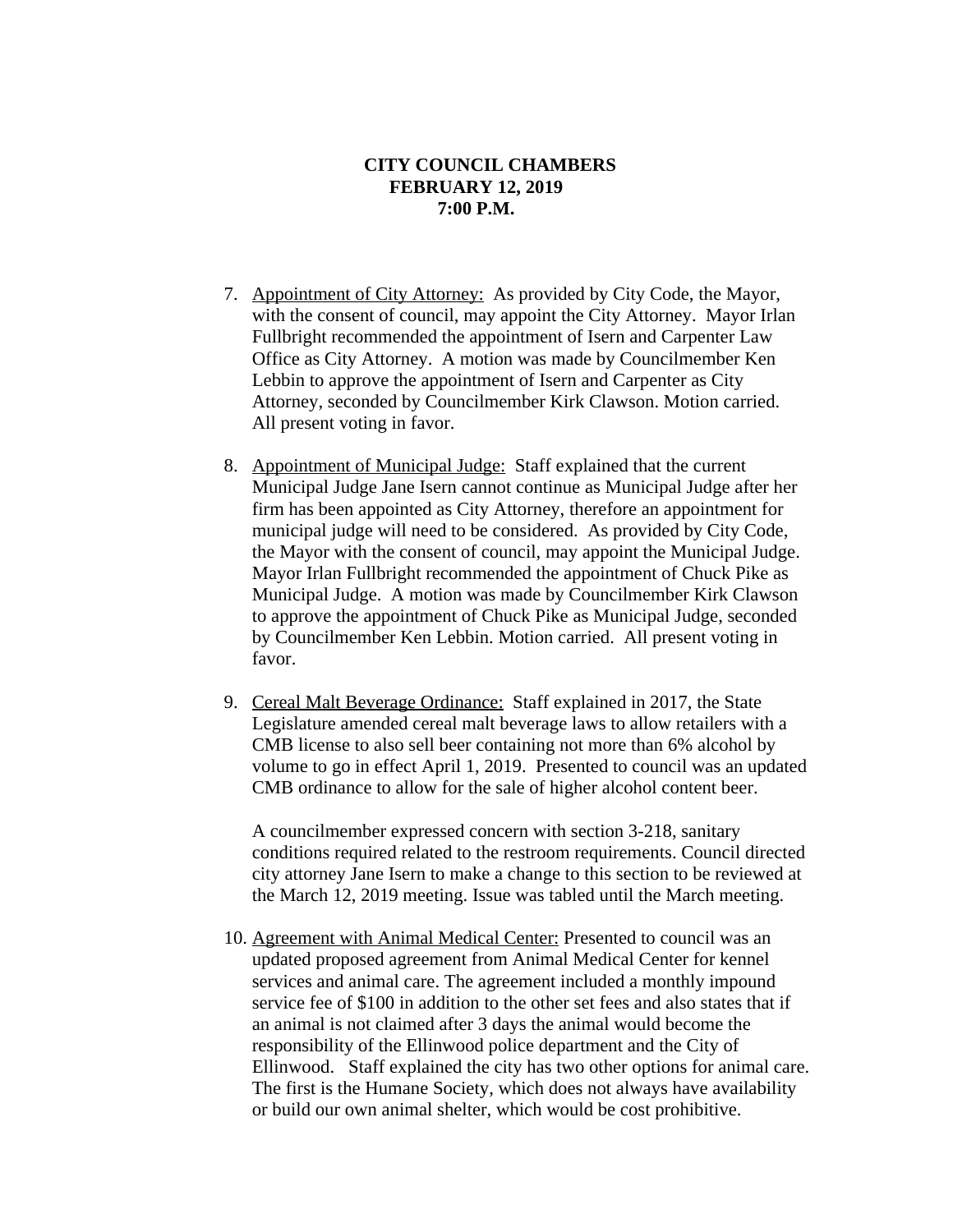A motion was made by Councilmember Kirk Clawson to approve the Animal Medical Center (AMC) agreement, seconded by Councilmember Jacque Isern. Motion carried. All present voting in favor.

#### H. **REPORTS**:

- 1. Municipal Court Report: Presented to Council was the Municipal Court Report for January, 2019.
- 2. Utilities Production Report: Presented to Council was the Utilities Production Report.
- 3. Staff Reports:
	- a) Staff reported Larry Clair is retiring April 1st and Brad Helfrich will be transferred to the Solid Waste Department.
	- b) Staff reported a new employee has been hired for the vacancy in the street department.
	- c) Staff reported city crews have been working on a storage project upstairs in the city shop and the electric crews are continuing to work on the re-wire project at the power plant. Also city crews worked on a water main break last week.
	- d) Staff reported the flatbed for the street department pickup has been installed.
	- e) Staff reported several employees are attending training classes including electrical school, water class, power plant technical course.
	- f) Staff reported the new police car has been delivered and will be placed in service after the signage is completed and the additional equipment is installed.
	- g) Staff will be working on bids for demolition of the 2 houses.
	- h) Staff was in Topeka for Capitol Day last week.
	- i) Staff reported a survey to employees was sent out and is currently being evaluated.